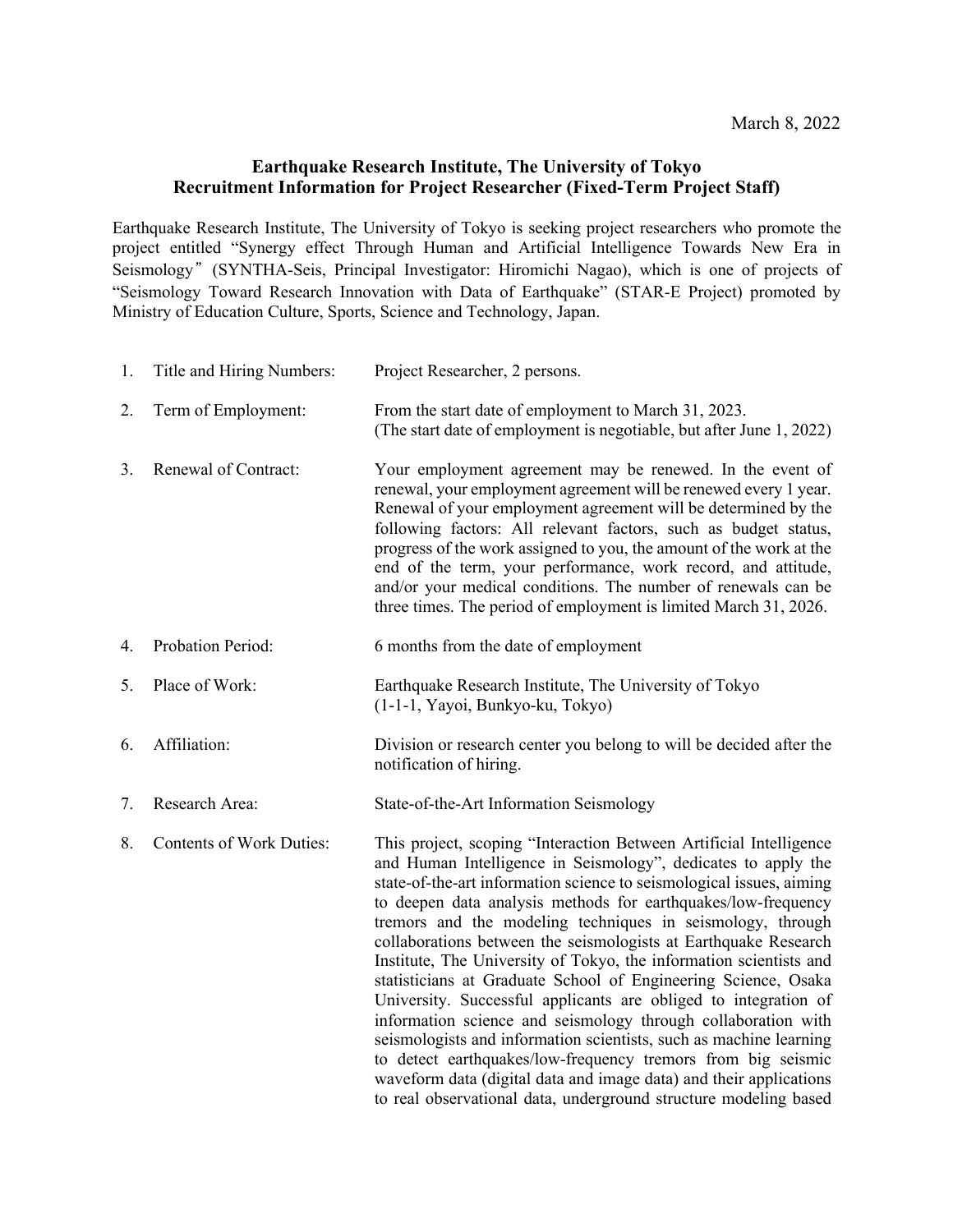|    |                                 | on information science techniques such as machine learning,<br>Bayesian statistics and data assimilation, or deepening of<br>simulations related to seismology through integration of artificial<br>intelligence and physical models.                                                                                                                                                                                                                                                                                                                                                                                                                                                                                                                           |
|----|---------------------------------|-----------------------------------------------------------------------------------------------------------------------------------------------------------------------------------------------------------------------------------------------------------------------------------------------------------------------------------------------------------------------------------------------------------------------------------------------------------------------------------------------------------------------------------------------------------------------------------------------------------------------------------------------------------------------------------------------------------------------------------------------------------------|
| 9. | <b>Working Hours:</b>           | Discretionary work system for professional work applies and<br>working hours will be deemed as 7 hours and 45 minutes per day.                                                                                                                                                                                                                                                                                                                                                                                                                                                                                                                                                                                                                                  |
|    | 10. Days off:                   | Saturdays, Sundays, Holidays, and the year-end and New Year<br>holidays (December 29 to January 3).                                                                                                                                                                                                                                                                                                                                                                                                                                                                                                                                                                                                                                                             |
|    | 11. Leave:                      | Annual Paid Leave, Special Leave, etc.                                                                                                                                                                                                                                                                                                                                                                                                                                                                                                                                                                                                                                                                                                                          |
|    | 12. Wages, etc.:                | Annual Salary System applies and monthly paid salary will be<br>around JPY 400,000 to JPY 500,000 including performance /<br>achievement allowance. (The salary will be decided taking your<br>qualifications, capacity, experience etc. into account.)<br>Commuting Allowance (basically up to JPY 55,000 per month).                                                                                                                                                                                                                                                                                                                                                                                                                                          |
|    | 13. Insurance:                  | You will be automatically enrolled in the insurance from the<br>Mutual Aid Association of MEXT (Ministry of Education, Culture,<br>Sports, Science and Technology) and Employment Insurance.                                                                                                                                                                                                                                                                                                                                                                                                                                                                                                                                                                    |
|    | 14. Qualification Requirements: | 1) Ph.D. or doctoral degree, including those who are expected to<br>earn these degrees or possess equivalent abilities.<br>2) Publications in seismology, information science, statistics, or<br>applied mathematics.<br>3) Motivation to develop methods for data analyses or physical<br>simulations related to earthquakes and deep low-frequency tremors.<br>Having experience in seismic waveform analyses is not mandatory.                                                                                                                                                                                                                                                                                                                               |
|    | 15. Documents to be Submitted:  | 1) The University of Tokyo Standard Resume (Download the<br>resume form from the website below. E-mail address is required.)<br>https://www.u-tokyo.ac.jp/en/about/jobs.html<br>2) Publication list<br>Describe "peer-reviewed" or "non-peer-reviewed" for each paper,<br>and include research budgets and prizes you were awarded.<br>3) PDF files of main papers within three<br>4) Outline of your researches so far (approx. 2 pages)<br>5) Research plan after the hiring (approx. 2 pages)<br>6) Names and contacting information of two researchers who can<br>comment about you<br>7) Preferred start date of employment (Note that three or four<br>months are generally required from the start of document screening<br>to the start of employment.) |
|    | 16. Deadline of Application:    | July 29 (Friday), 2022, 5 p.m. (Japan Standard Time, UTC+9)<br>This open call will close even before the deadline if a successful<br>applicant is decided.                                                                                                                                                                                                                                                                                                                                                                                                                                                                                                                                                                                                      |